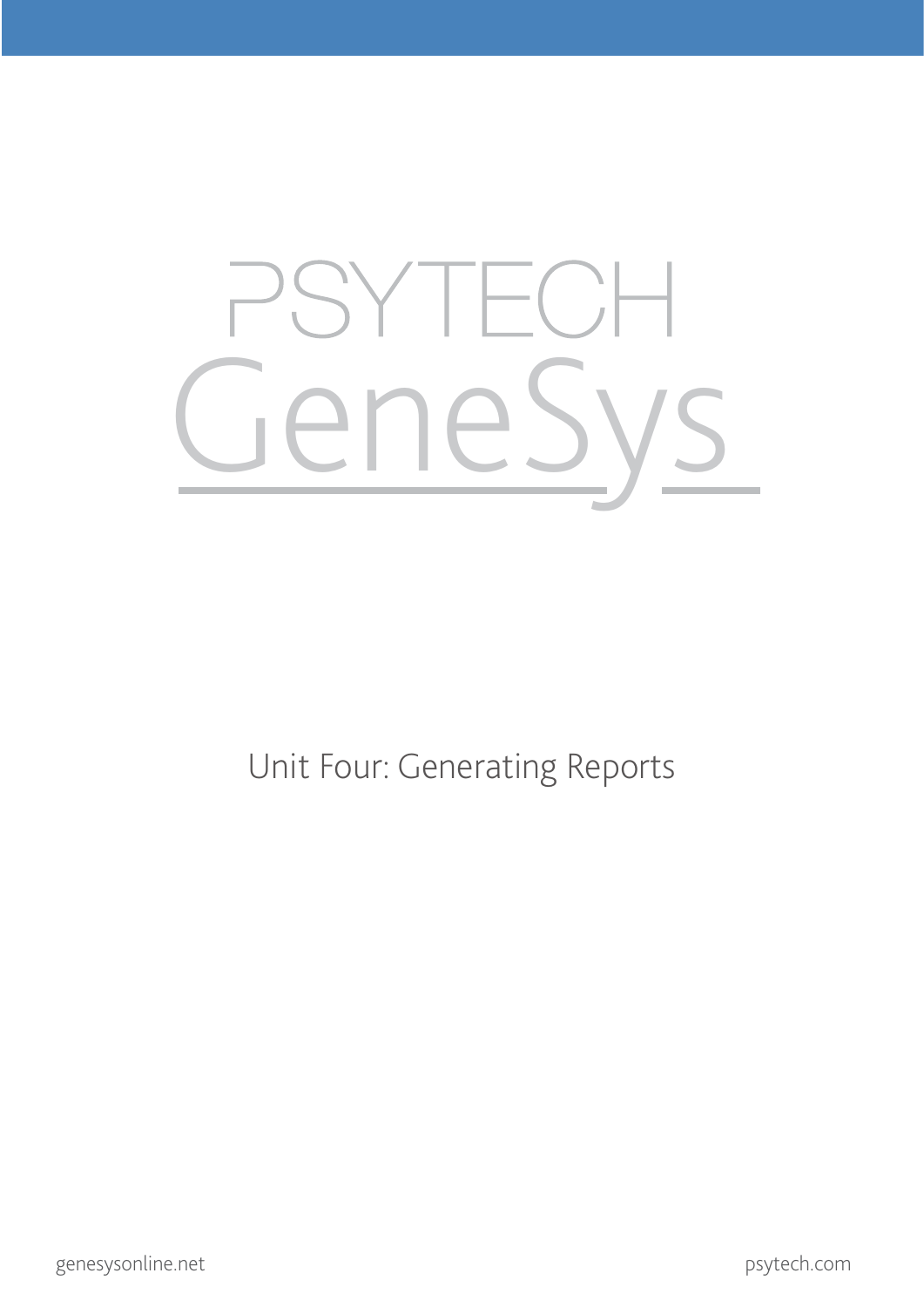# Unit Four: Objectives

Generate Reports From Respondent Results

- Minimum Requirements for Reporting
- • Credits
- • Report Sets
- • Generating Reports for Individual Respondents
	- • The Report Wizard
	- • The Notification Area & Downloading Reports
- • Generating Reports for Multiple Respondents
- The Respondent Screen & Assessment History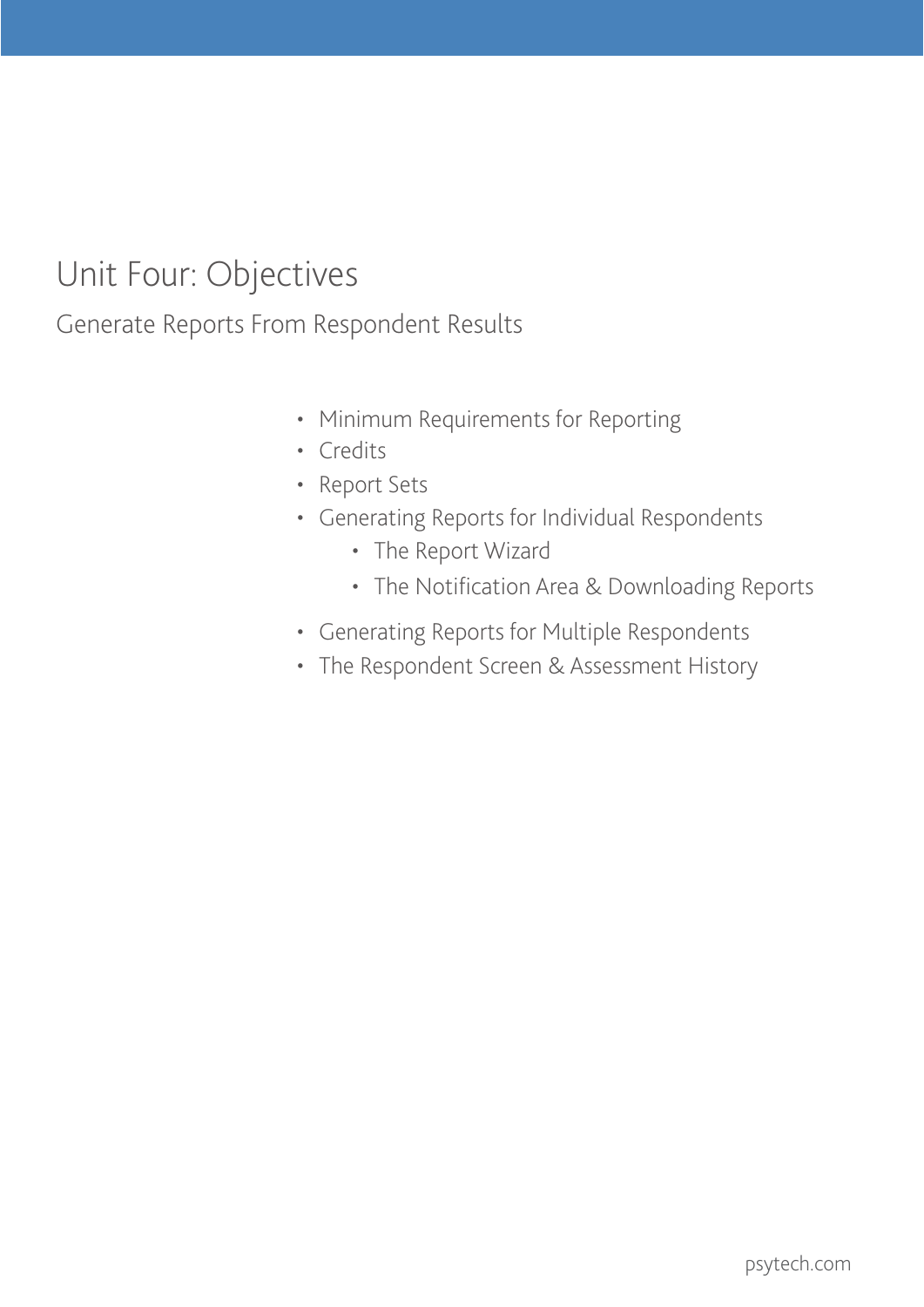# Minimum Requirements for Reporting

Reports generated by Psytech GeneSys are produced mainly in Microsoft Word (.Doc) format, however Adobe PDF's and Microsoft Excel are also used for some reports, therefore suitable document readers will be required to open these reports. Local permissions may also need to be set in high security systems to allow the download of these files from to the local computer.

Finally, batches of reports are produced and then zipped. Most modern operating system can open zip files natively, however if you do not have access to this feature a zip utility will be required.

## **Credits**

All testing activity, such as adding respondents, sending invitations or testing locally are all free within Psytech GeneSys. The only point of payment is at the time of requesting reports for a completed assessment.

Psytech GeneSys operates on a pre-purchased credit based system. A balance of credits is maintained within each user account and a set number are deducted at the point of requestig a report. The number of credits deducted will vary depending on the assessment and report set requested.

#### Report Sets

The new Report Set cost model offers huge advantages over the old pay-per-report model.

Psytech now bundle reports for an assessment into a Set, and this set is given a credit price. When scoring a respondent result you are offered the entire set of reports for one price and you are free to choose which of the reports you want from within the set.

Additionally, once you have scored an assessment for a respondent and paid for the set then that scored set is free in the future. You can re-request previously generated reports or select new reports from the set you have previously not used all for free.



psytech.com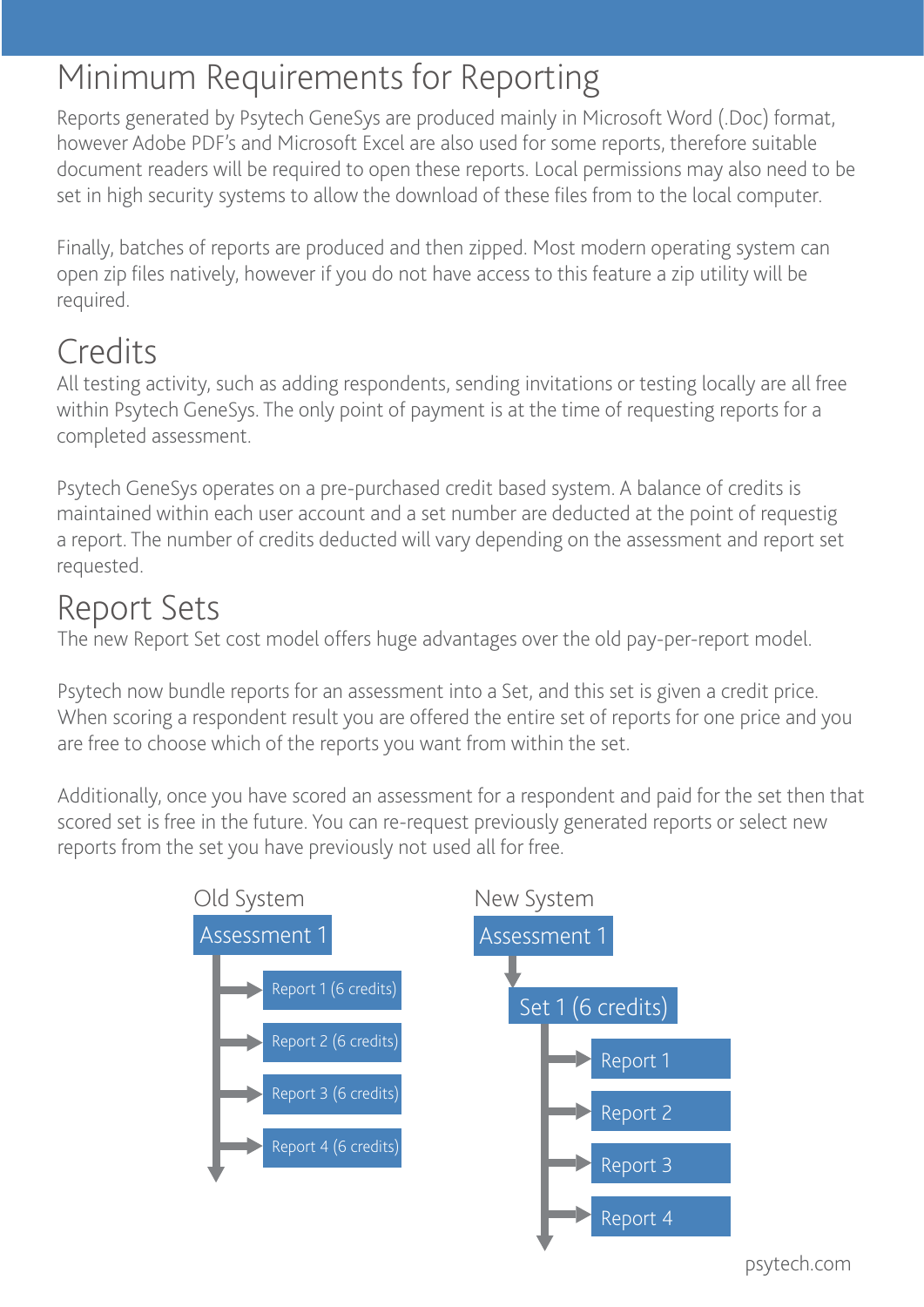## Generating Reports for Individuals

Once an assessment is complete select the respondent you wish to generate a report for from the main respondent list, or from within a group. Once the respondent is highlighted, click on the Request Report button in the "Request Report" section of the main Toolbar.

The Request Report button will only become active when there are results available for a respondent.

| <b>Current Credit Total</b>                                    |                    |             |                    |                        | Request Report |              |
|----------------------------------------------------------------|--------------------|-------------|--------------------|------------------------|----------------|--------------|
| 40<br>Credits                                                  | <b>Respondents</b> | Assessments | PY.                | <b>Request Report</b>  | Tags           |              |
| Respondents<br>۷                                               |                    |             |                    | <b>Respondents (2)</b> |                |              |
| $\blacktriangleright$ $\mathbf{0}$ Groups<br>360 Projects<br>r |                    |             | Family Name        |                        | ٠              | First Name   |
| Pending<br>►<br>$ E$ $ -$                                      |                    |             | Bradshaw<br>Sample |                        |                | Brian<br>Sam |

The Report Request wizard will not open listing all report options that are available for the tests completed for the respondent. In the image below the respondent has completed 15FQ+ and the GRT2 battery. This means that the available report options are:

The 15FQ+ Complete Set The 15FQ+ Standard Set The 15FQ+ Advanced Set The GRT2 Standard Set

There is also a solution report available which are non-expert reports aimed at development, recruitment or selection on a given solution based area. These will be covered in separate tutorials.

| Name                                                  | Credits   | Request |  |
|-------------------------------------------------------|-----------|---------|--|
| In 15FQ+ Complete Set                                 | 10        | □       |  |
| In 15FQ+ Standard Set                                 | 6         | m.      |  |
| In 15FQ+ Advanced Set                                 | 6         | Ω       |  |
| GRT2 Standard Set                                     | $\bar{2}$ |         |  |
| > Solution: Competency Focused Personality Assessment | 6         | □       |  |
|                                                       |           |         |  |
|                                                       |           |         |  |
|                                                       |           |         |  |
| Options                                               |           |         |  |
| <b>NIA</b>                                            |           |         |  |
|                                                       |           |         |  |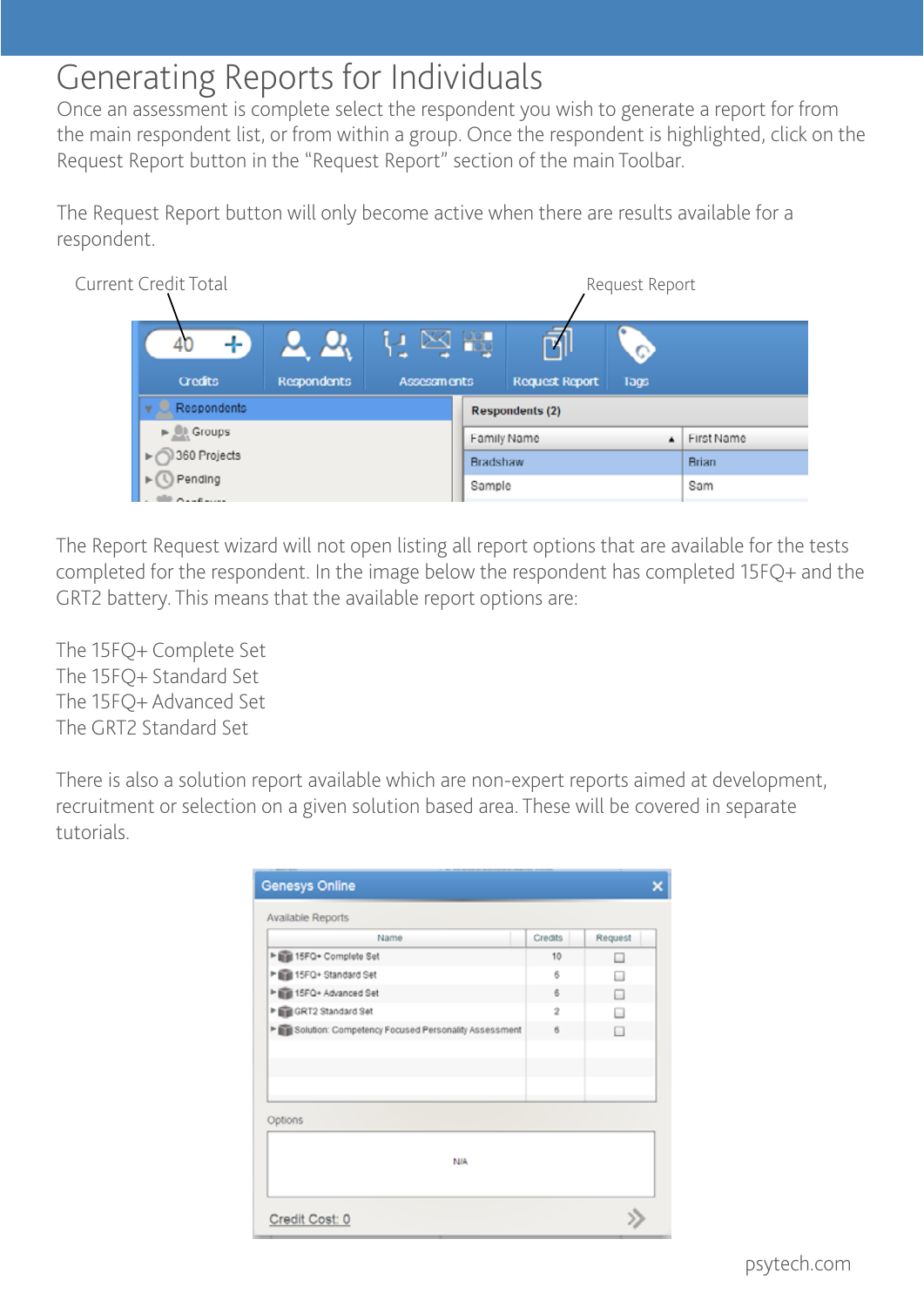#### The Report Wizard

The report wizard shows you all available report options available for a respondent based on the assessments completed by that respondent. When the wizard first opens it will display a list of Report Sets and the price of the set in credits.

| Name                                                | Credits    | Request |
|-----------------------------------------------------|------------|---------|
| Filip 15FQ+ Complete Set                            | 10         | □       |
| File 15FQ+ Standard Set                             | 6          | u       |
| 15FQ+ Advanced Set                                  | 6          | $\Box$  |
| GRT2 Standard Set                                   | $\ddot{2}$ | □       |
| Solution: Competency Focused Personality Assessment | 6          | □       |
|                                                     |            |         |
| Options                                             |            |         |
| N/A                                                 |            |         |

To view the contents of a set, click on the arrow next to the Set icon. This will then expand the set showing you all the reports you can select from within the set.

| Name                              | Credits | Request |  |
|-----------------------------------|---------|---------|--|
| V 15FQ+ Standard Set              | 6       |         |  |
| E 15FQ+ Extended                  |         |         |  |
| 目15FQ+ Profiles                   |         |         |  |
| E 15FQ+ Feedback                  |         |         |  |
| E 15FQ+ Derived Dimensions Report |         |         |  |
| ≡ 15FQ+ Question Prompts          |         |         |  |
| ≡ 15FQ+ Standard                  |         |         |  |
| ≡ 15FQ+ Ideal Profile Report      |         |         |  |
| <b>BLARRA</b><br>$-$<br>          |         |         |  |
| Options                           |         |         |  |
|                                   |         |         |  |
| <b>N/A</b>                        |         |         |  |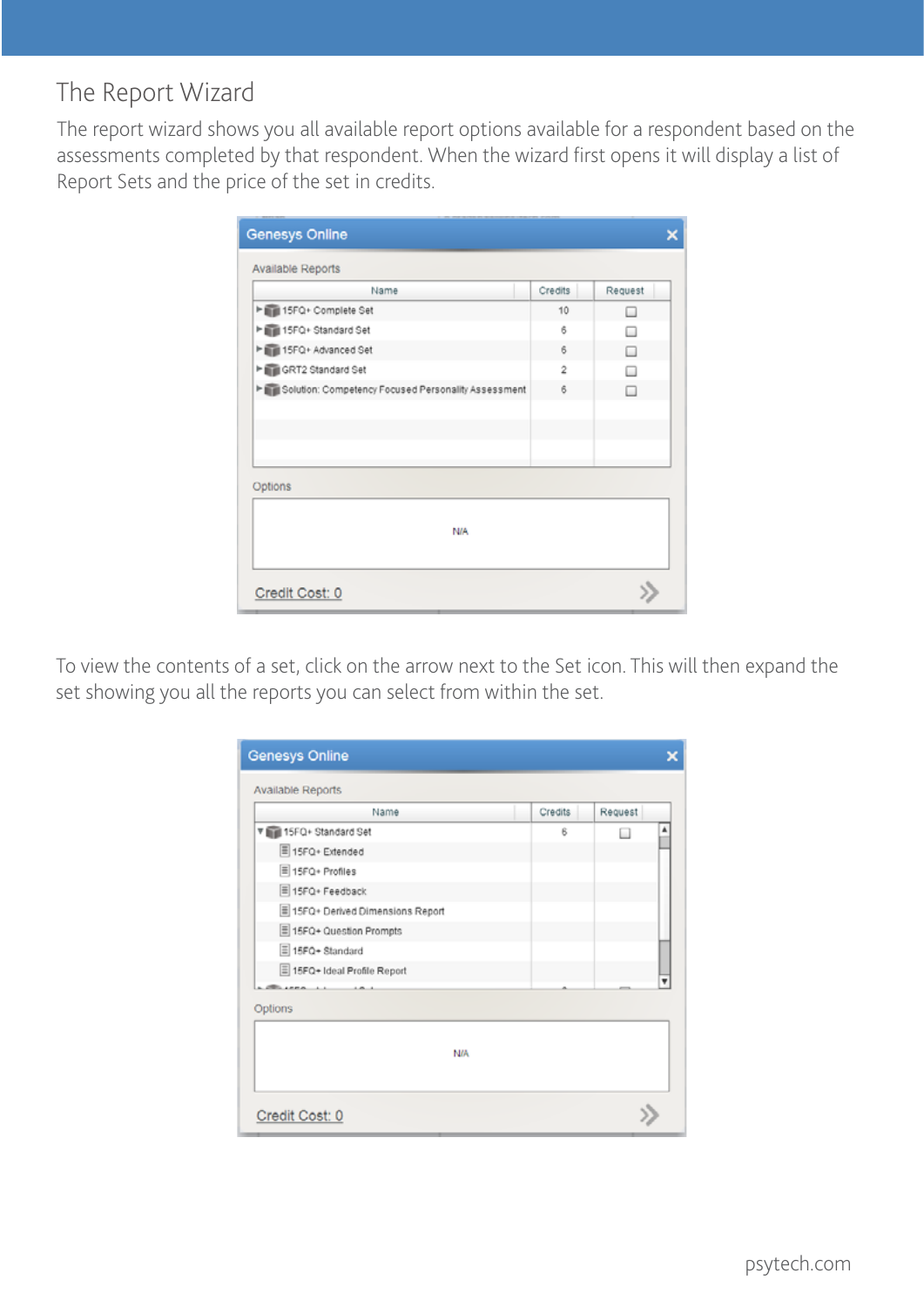To select a set click Request check box next to the set. The set will then expand, if this is the first time you have selected this set all report options will be ticked by default. Meaning you can request all reports at once from within the set. If you do not wish to download all the reports at this time, remove the tick from the reports you do not wish to generate. Removing reports will not affect the set price. Removed reports can be generated for free in the future if you wish to generate them at a later date.

| Name                                       | Credits | Request |
|--------------------------------------------|---------|---------|
| Vivil 15FQ+ Standard Set                   | 6       | ⊠       |
| ≡ 15FQ+ Extended                           |         | ☑       |
| E 15FQ+ Profiles                           |         | ⊻       |
| 15FQ+Feedback                              |         | ☑       |
| 15FQ+ Derived Dimensions Report            |         | ☑       |
| 目 15FQ+ Question Prompts                   |         | ☑       |
| [E] 15FQ+ Standard                         |         | ☑       |
| E 15FQ+ Ideal Profile Report               |         | ш       |
| Options:                                   |         |         |
| Norm:15FO+<br>Professional Managerial<br>۰ |         |         |

Once you have selected a set, if there are any set related options, such as the norm group or ideal profile to use, these will appear in the Options area. Make your selections here before continuing.

Once one or more sets are selected the Credit Cost will be updated. To see a summary of how the credit cost for the set(s) was calculated, click on the Credit Costs total and a new window will open displaying how this total was reached. This can be helpful when requesting sets that have previously been paid for, especially when dealing with multiple respondents.

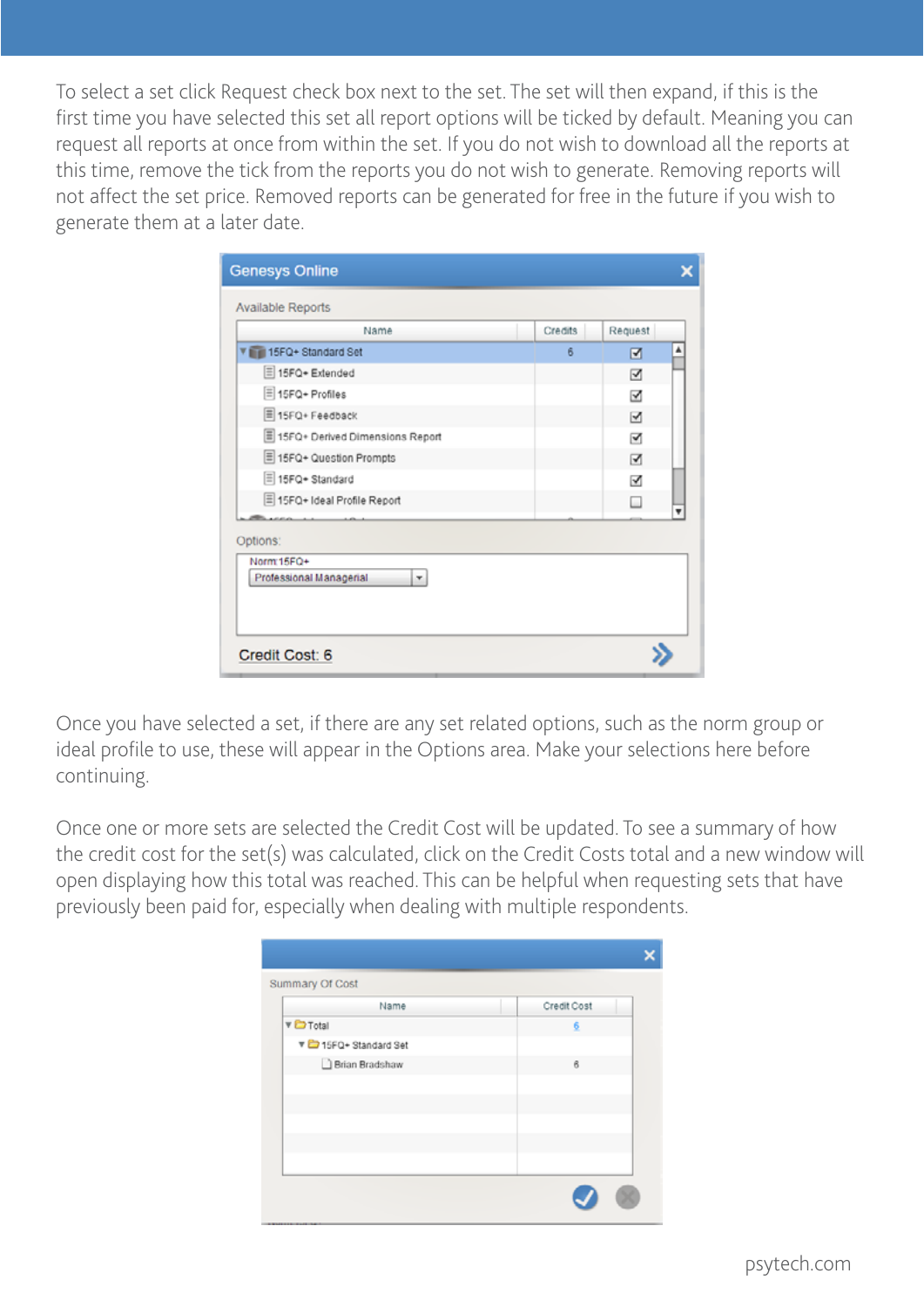Once you have selected the Report Sets and reports, and selected your norm options if necessary click on the forward arrow to complete the request.

You will then be re-directed to the Pending Report Request screen where you can watch your reports being generated.

As they are generated the will be removed from the pending list and placed in the Notification Inbox.

#### The Notification Area & Downloading Reports

Generated reports will be placed in your Notification Inbox for download. A new notification will be highlighted, once you have clicked on it then the highlight will be removed to signify that you have read the notification.

| Inbox |                                                |  |
|-------|------------------------------------------------|--|
|       | 15FQ+ Standard(Bradshaw,Brian)<br>06/04/2013   |  |
|       | 15FQ+ Question Prompts(<br>06/04/2013          |  |
|       | 15FQ+ Derived Dimensions Report(<br>06/04/2013 |  |
|       | 15FQ+Feedback(Bradshaw,Brian)<br>06/04/2013    |  |
|       | 15FQ+ Profiles(Bradshaw,Brian)<br>06/04/2013   |  |
|       | 15FQ+ Extended(Bradshaw,Brian)<br>06/04/2013   |  |
|       |                                                |  |

Clicking on a notification will expand the notification action pane. For reports you are offered two options, to delete the notification (not the report) or to download the report. By clicking the download button will trigger the browser you are using to use its default download routine allowing you to save the report locally on your computer.

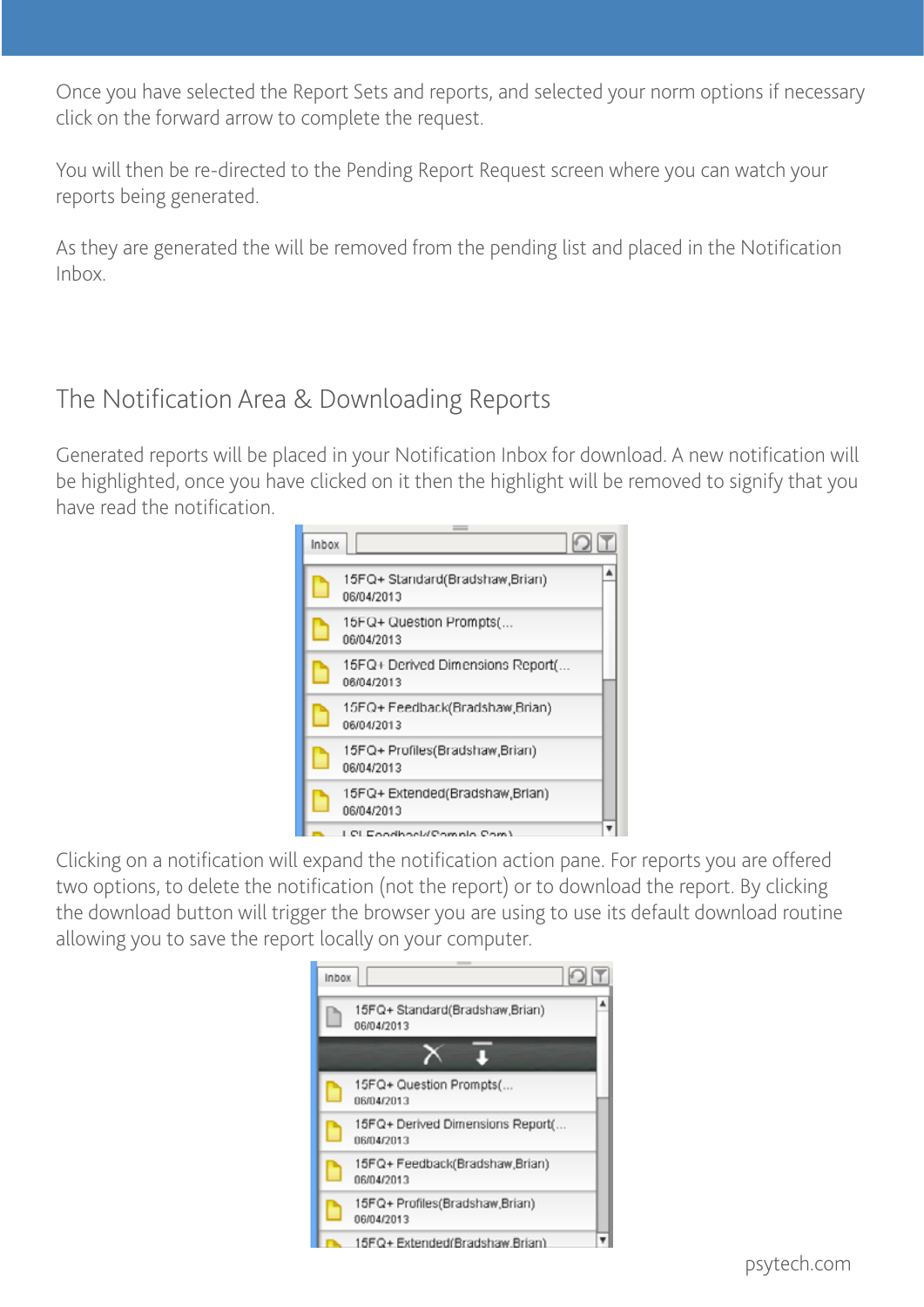### Generating Reports for Multiple Respondents

Select all of the respondents you wish to generate a report for. All of these respondents should have completed at least one common test or this option will not be possible. Once selected click the Request Report button.

A summary screen will open displaying your respondents, and the tests that they have in common. If respondents don't have tests in common you will not be able to move beyond this screen until you have removed them from the list.

To remove respondents from the list drag and drop them outside of the summary screen.

In the image below one respondent has completed the 15FQ+ and the GRT2 battery, while the other has only completed the 15FQ+. Therefore they have the 15FQ+ in common, so only this test can be used to generate reports at the moment.

| Family Name | $\blacktriangle$ | First Name | <b>Tests Done</b> |  |
|-------------|------------------|------------|-------------------|--|
| Bradshaw    |                  | Brian      | 15FQ+,GRT2        |  |
| Sample      |                  | Sam        | 15FQ+             |  |
|             |                  |            |                   |  |
|             |                  |            |                   |  |
|             |                  |            |                   |  |
|             |                  |            |                   |  |
|             |                  |            |                   |  |
|             |                  |            |                   |  |
|             |                  |            |                   |  |
|             |                  |            |                   |  |
|             |                  |            |                   |  |

Click the forward arrow t continue to the Report Wizard, and then follow the same instructions to request your reports as was outlined for individual respondents.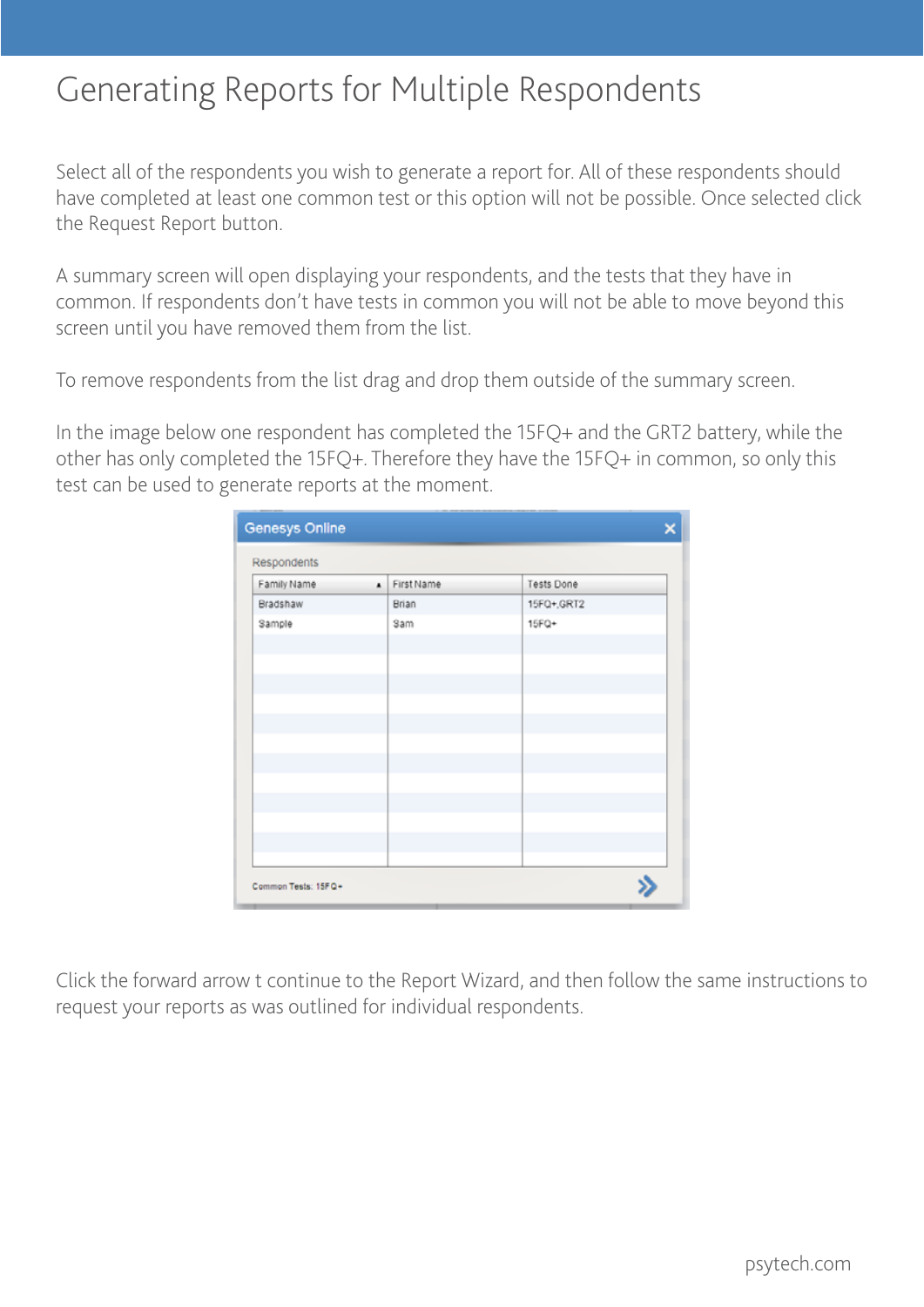### The Respondent Screen & Assessment History

At any time you can view a respondents' assessment history and access reports generated for them in the past, or request for them to be generated again using a different norm for example.

To do this find the respondent in the main respondent screen, or within a group.

Then double click on the respondent.

This will open the respondent view screen.

|                    | <b>Genesys Online</b>                                                                           |  |
|--------------------|-------------------------------------------------------------------------------------------------|--|
| Main Details -     | <b>Main Details</b><br>First Name                                                               |  |
| Extra Bio Details  | Brian<br>Family Name<br>Bradshaw                                                                |  |
| Respondent Tags    | Sex<br><b>Male</b><br>٠                                                                         |  |
| Group Membership   | Title<br>Email Address<br>b.bradshaw@psytech.com                                                |  |
| Respondent Results | $\Box$<br>Date Of Birth<br>$\blacksquare$ $\blacksquare$<br>Day<br>Month<br>Year<br>۰<br>٠<br>۰ |  |
| Respondent Reports | Reference<br>۹                                                                                  |  |
|                    |                                                                                                 |  |

To view a respondents result history click on the Respondent Results tab option.



To generate a report from one of these results select the result and click the Request Report button in the respondent screen. The normal report wizard will then launch.

psytech.com